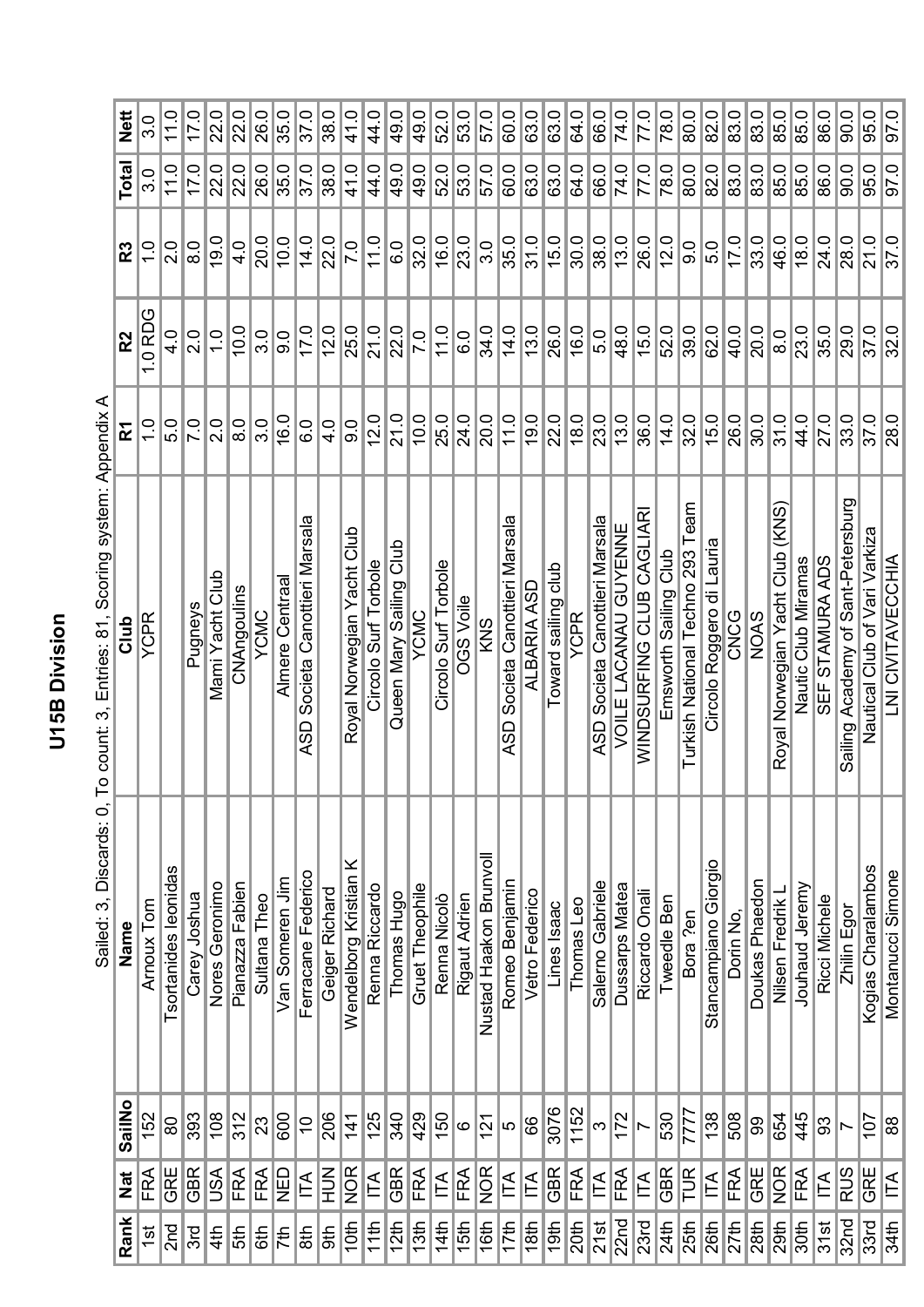| 102.0              | 107.0                             | 108.0         | 114.0            | 114.0           | 0<br>$\frac{1}{2}$ | 124.0            | 0<br>$\overline{132}$   | 140.0             | 141.0               | 0<br>$\frac{4}{4}$ | 144.0                                        | 145.0                | 145.0            | 146.0                            | 149.0           | 154.0              | 159.0                | 162.0                   | 162.0                               | 167.0          | 168.0        | 168.0                         | 169.0                 | 170.0                              | 173.0           | 180.0                         | 180.0              | 182.0                 | 186.0          | Q<br>192.        | 0<br>192.              | 197.0              | 198.0                    | 199.0                          | 201.0           |
|--------------------|-----------------------------------|---------------|------------------|-----------------|--------------------|------------------|-------------------------|-------------------|---------------------|--------------------|----------------------------------------------|----------------------|------------------|----------------------------------|-----------------|--------------------|----------------------|-------------------------|-------------------------------------|----------------|--------------|-------------------------------|-----------------------|------------------------------------|-----------------|-------------------------------|--------------------|-----------------------|----------------|------------------|------------------------|--------------------|--------------------------|--------------------------------|-----------------|
| 102.0              | 107.0                             | 108.0         | 114.0            | 114.0           | 118.0              | 124.0            | 132.0                   | 140.0             | Ò<br>$\frac{41}{3}$ | 144.0              | 144.0                                        | 145.0                | 145.0            | 146.0                            | 149.0           | 54.0               | 59.0                 | 162.0                   | 162.0                               | 167.0          | 168.0        | 168.0                         | 169.0                 | 170.0                              | 173.0           | 180.0                         | 180.0              | 182.0                 | 186.0          | 192.0            | 192.0                  | Ò<br>197           | $\frac{198.0}{ }$        | $\frac{1}{99}$                 | 201.0           |
| 34.0               | 25.0                              | 27.0          | 55.0             | 40.0            | 82.0 DNC           | 49.0             | $\overline{50.0}$       | $\overline{39.0}$ | 68.0                | 58.0               | 41.0                                         | 60.0                 | 36.0             | 45.0                             | 48.0            | 51.0               | 63.0                 | 56.0                    | $\sqrt{44.0}$                       | 57.0           | 29.0         | 47.0                          | 61.0                  | $\frac{54.0}{5}$                   | 72.0            | 42.0                          | 67.0               | 59.0                  | 52.0           | 53.0             | 69.0                   | 64.0               | $\frac{65}{0}$           | $\overline{SO(0)}$<br>82       | 48.0 DPI5       |
| 27.0               | 43.0                              | 47.0          | 24.0             | 36.0            | $\overline{19.0}$  | 33.0             | $\frac{28.0}{ }$        | $\frac{1}{6}$     | 30.0                | 38.0               | 57.0                                         | 56.0                 | 64.0             | 54.0                             | 51.0            | 42.0               | 45.0                 | 44.0                    | $\overline{60.0}$                   | 41.0           | ပ<br>82.0 DN | 53.0                          | 55.0                  | 49.0                               | 31.0            | ပ<br>82.0 DN                  | 50.0               | 63.0                  | 82.0 DNF       | 66.0             | 59.0                   | 67.0               | 68.0                     | 58.0                           | 82.0 DNC        |
| 41.0               | 39.0                              | 34.0          | $\frac{35.0}{ }$ | 38.0            | $\frac{0}{17}$     | 42.0             | $\frac{54.0}{5}$        | 55.0              | 43.0                | 48.0               | 46.0                                         | 29.0                 | 45.0             | 47.0                             | 50.0            | 61.0               | 51.0                 | $\overline{62.0}$       | 58.0                                | 69.0           | 57.0         | 68.0                          | 53.0                  | 67.0                               | 70.0            | 56.0                          | 63.0               | 60.0                  | 52.0           | $\frac{1}{73.0}$ | $\frac{64.0}{5}$       | 66.0               | 65.0                     | 59.0                           | $\frac{10}{71}$ |
| KSV Winds. Kaltern | <b>YC du Calaisis</b>             |               | G.K.Z.           | Bumerang        | C.V. Martigues     |                  | Club N utico San Isidro | du Calaisis<br>Š  | G.K.Z.              | ⋖<br>1.1<br>2      | RAVENNA<br>ADRIATICO WIND CLUB<br><b>ASD</b> | HOSPITALET-VANDELLOS | LOBS - Ridzene   | Almere Centraa                   | Mami Yacht Club | <b>NOKA</b>        | Circolo Surf Torbole | SEF STAMURA ASD         | Norwegian Yacht Club (KNS)<br>Royal | <b>DSSF</b>    | C.S.T        | Club<br>Royal Norwegian Yacht | <b>YC du Calaisis</b> | ADRIATICO WIND CLUB RAVENNA<br>ASD | JK UMAG         | Nautical Club of Vari Varkiza | KSV Winds. Kaltern | <b>YC du Calaisis</b> | G.K.Z          | KNS              | Chiemsee<br><b>RSC</b> | KNS                | Sail Bracciano<br>Planet | Federation Tunisienne de Volie | G.K.Z.          |
| Gasser Alex        | Lenglet Marius Manuel Paul Ulysse | Szlavi Roland | Lewinski Mikolaj | Sandakov Dmitry | Tournier Leo       | Syrigos Nikolaos | Nores Martin            | Turpin Tim        | Michalski Mikola    | Vanbeselaere Theo  | Berni Andrea Gabriele                        | Seg£ Guillem         | Dreimanis Namejs | bueoue-<br>Franken Floris Roelof | Nores Manue     | Tsortanidis Petros | Bertulli Enrico      | Borghi Riccardo Alberto | Maaoe Matteo Fregosi                | Rondeel Erlend | Gatti Nicolò | Halvorsen Marius              | Pochet Louis          | Franceschi Nicolo                  | Kovacevic Janko | Divaris Christos              | Di Pauli Nicolas   | Pochet Max            | Zarnowski Adam | Bjorne Ola       | Huber Valentin         | Eikrem Jeppe Falch | Vennari Giorgio          | Belkhouja Aziz                 | Ugniewski Kamil |
| $\frac{15}{2}$     | 670                               | 282           | 186              | $\frac{154}{5}$ | 974                | 55               | 407                     | $\frac{1616}{1}$  | 185                 | 1406               | 600                                          | 588                  | $\overline{4}$   | 9999                             | 737             | $88$               | 120                  | 3                       | န္တ                                 | 54             | 103          | 1117                          | 2205                  | 900                                | $\circ$         | 399                           | 110                | 1305                  | 66             | 424              | 8008                   | $\overline{122}$   | $\sqrt{19}$              | $\overline{\phantom{0}}$       | 45              |
| $\mathbb{E}$       | FRA                               | ミュエ           | ă                | RUS             | FRA                | <b>JAE</b>       | <b>ARG</b>              | FRA               | ğ                   | FRA                | IΤΑ                                          | ESP<br>E             | 7L               | <b>Q3N</b>                       | ASU             | GRE                | ÉΑ                   | IΤΑ                     | <b>NOR</b>                          | <b>NOR</b>     | É            | <b>NOR</b>                    | FRA                   | É                                  | CRO             | GRE                           | ITA                | FRA                   | no<br>R        | <b>NOR</b>       | <b>GER</b>             | <b>NOR</b>         | É                        | $\overline{\widetilde{\Xi}}$   | ă               |
| 35th               | 36th                              | 37th          | 38 <sub>th</sub> | 39th            | 40th               | $41$ st          | 42nd                    | 43rd              | 44th                | 45th               | 46th                                         | 47th                 | 48th             | 49th                             | 50th            | 51st               | 52 <sub>nd</sub>     | 53rd                    | 54th                                | 55th           | 56th         | 57th                          | 58th                  | $\frac{1}{5}$                      | 60th            | 61st                          | 62 <sub>nd</sub>   | 63rd                  | 64th           | 65 <sup>th</sup> | 66th                   | $rac{1}{67}$       | 68 <sub>th</sub>         | 69 <sub>th</sub>               | $\frac{1}{2}$   |